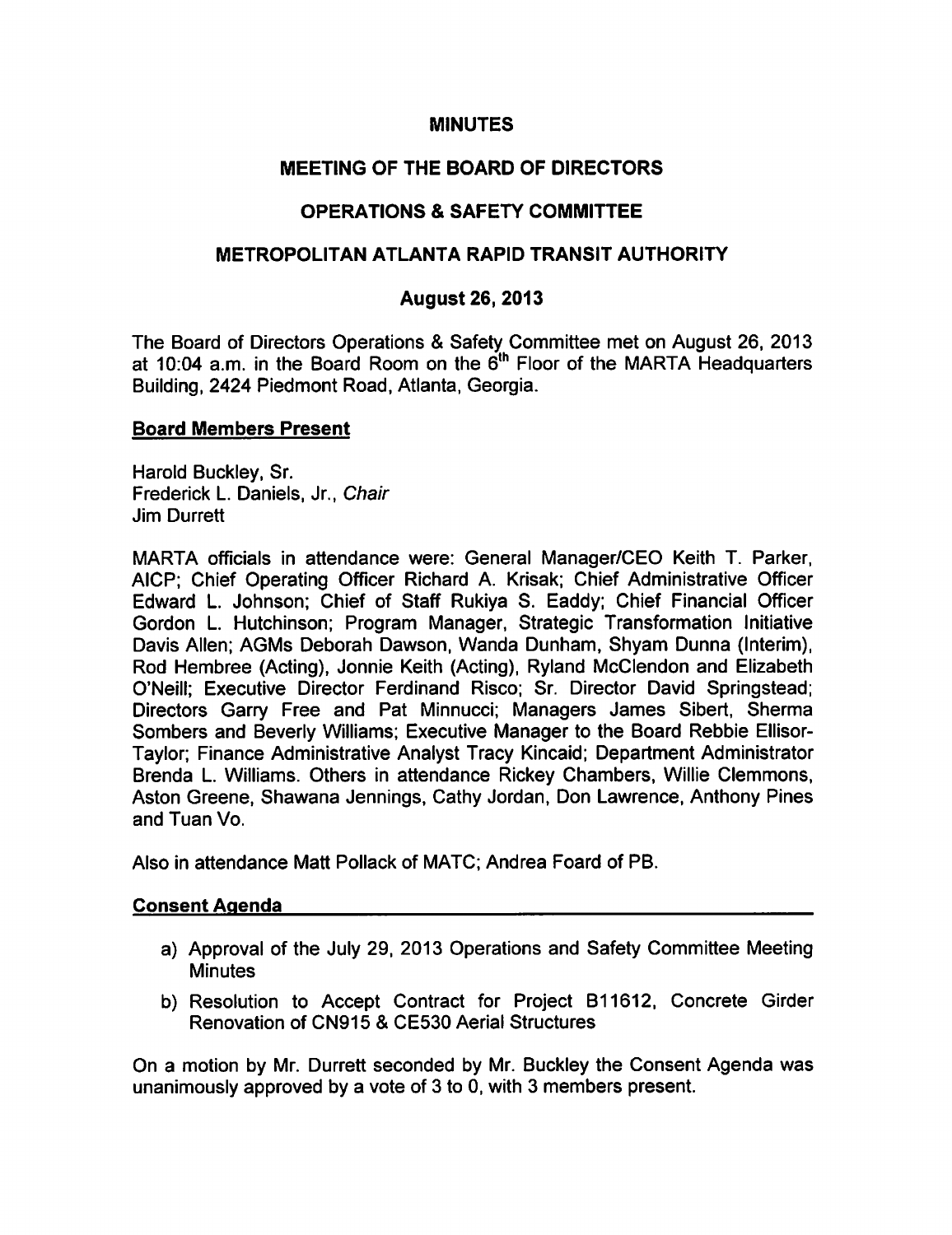**Operations & Safety Committee** 8/26/13 Page 2

### Individual Agenda

## Resolution Authorizing Award of a Contract for Procurement of Video Analytics Hardware. Software and Maintenance. RFP P30079

Sgt. Greene presented this resolution for Board of Directors' approval authorizing the General Manager/CEO or his delegate to execute contracts with authorized resellers who hold a valid General Services Administration (GSA) Schedule and/or a State of Georgia Contract for the Procurement of Hardware, Software and Maintenance to support Video Analytics.

On a motion by Mr. Durrett seconded by Mr. Buckley the resolution was unanimously approved by a vote of 3 to 0, with 3 members present.

### Briefing - Safe Operator Awards Program

Mr. Sibert briefed the Committee on MARTA's Safe Operator Awards Program.

#### Origination of the Safe Operator Awards

- The Safe Operator Awards reconvened in 2012 per the Collective Bargaining Agreement (CBA)
- The Collective Bargaining Agreement Section 26 Article 82 states..."MARTA will develop, implement and maintain a safety awards' program"
- The Safe Operator Recognition and Award Procedure (10.3.147) was created to do the following:
	- $\circ$  Establish a uniformed systematic set of eligibility requirements
	- Emphasize the importance of working safely and reducing collisions due to safe work practices

### Safe Operator Recognition and Award Procedure

- The Safe Operator Recognition and Award Procedure details the criteria for choosing operators who will receive the award
- Each calendar year, this recognition program will identify all Bus, Mobility, and Rail employees engaged as full time operators
- The procedure conveys the focus on corporate appreciation for exemplary job performance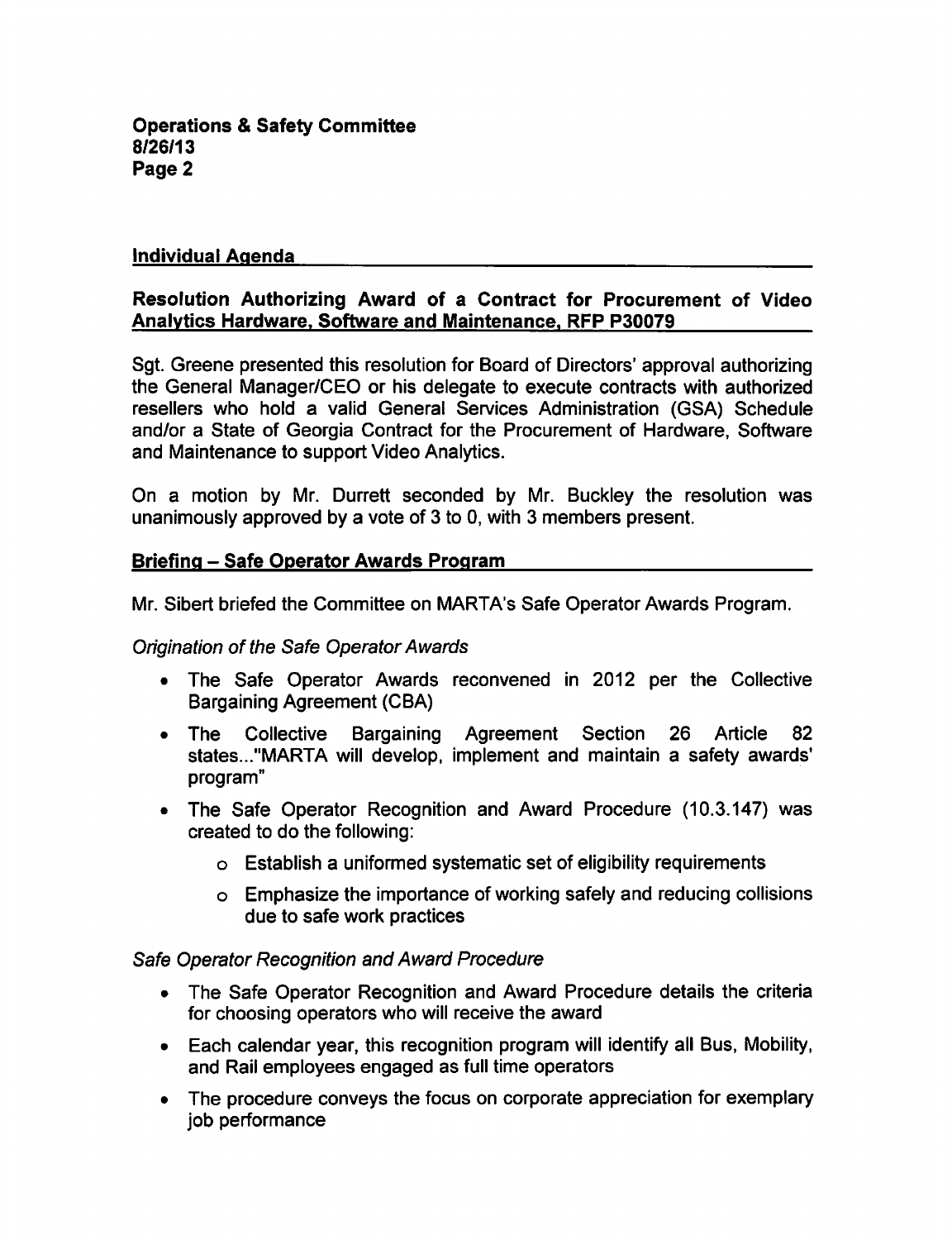• The goal of the Award Program is to enhance employee safety, reduction of collisions and passenger/pedestrian safety.

## Safe Operator Recognition Award Criteria

- The Safe Operator Award Recognition is a merit-based system
- Awards will be presented to full time Bus, Mobility, and Rail Operators displaying the cumulative number of full calendar years that the operator has successfully been a "Safe Operator"
- During the third quarter of every fiscal year, Rail and Bus Operations forwards the attendance and compliance records of each operator to the Office of Safety to determine eligibility
- Eligible candidates for a Safe Operator Award must meet the following criteria:
	- Attendance with no more than three (3) occurrences per the CBA agreement
	- No preventable collisions or patron injuries
	- Adherence to Work Rules

## Awards Program Logistics

- Members of the Executive Management Team, ATU Local 732 Executive Board and Safety will address honorees during the ceremony
- Bus, Mobility, and Rail Management representatives determined the ceremony dates during the planning stages
- The 2013 Safe Operator Awards will be held on:
	- Wednesday, October 16, 2013-6-8pm
		- **E.** Location MARTA Headquarters Atrium
		- **PM Shifts for Bus, Mobility and Rail**
	- $\circ$  Saturday, October 19, 2013 -11 am 3 pm
		- Location MARTA Headquarters Atrium
		- **AM Shifts for Bus, Mobility and Rail**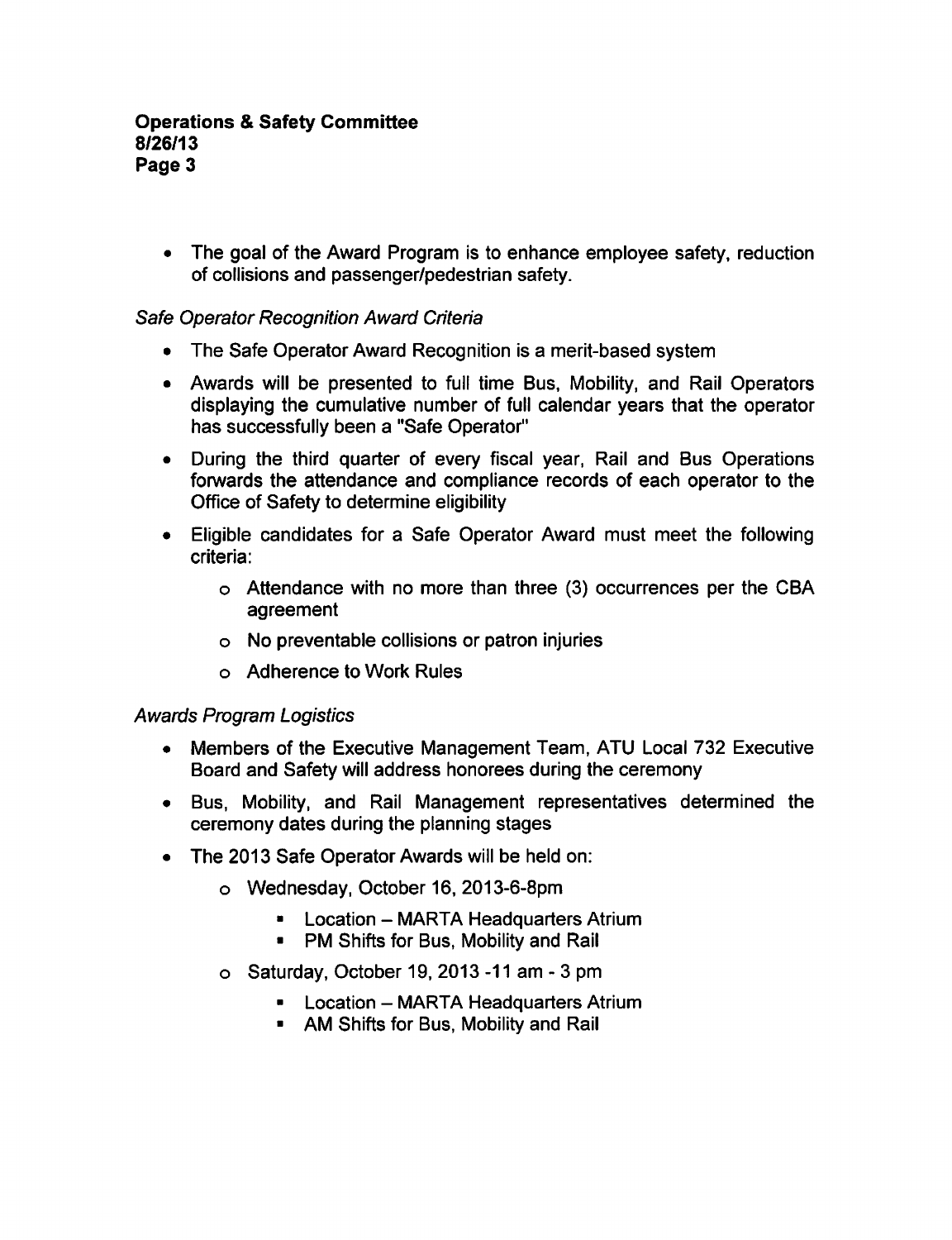# Other Matters

Mr. Free briefed the Committee on Track Inspections.

### Track Inspections at MARTA

- All mainline tracks at MARTA are inspected twice each week with a minimum of one calendar day between inspections by a "qualified" Track Walker – this follows the standard set by the Federal Railroad Administration and is considered an industry best practice
- MARTA's Track Walkers receive extensive training including annual recertification which focuses on identifying all types of track defects
- While many defects are visible to the Track Walker, some internal flaws in the running rail are not
- MARTA's Track Walkers are trained to detect signs that could indicate  $\bullet$ internal rail defects although many defects provide no indications unless discovered by ultrasonic rail testing or fails in service

## Ultrasonic Testing

- X-rays the rail for internal flaws or flaws not visible to the naked eye
- Part of Track and Structures Condition Monitoring Program which also includes:
	- Rail Grinding Program
	- Rail Profile Measuring
	- o Automated Track Geometry
	- Visual Walking Inspections
	- Monthly Rail Quality inspections
- Vehicle is commonly referred to as the "Sperry" car as the work is performed by the Sperry Corporation
- When a defect is discovered it is replaced immediately, if that is not possible it must immediately be protected and slow order is placed into effect over the area - the Authority's Standard Operating Procedure states that all defects must be replaced within 24 hours of discovery
- Performed twice a year, once in the winter and once in the summer
- Tests the entire system